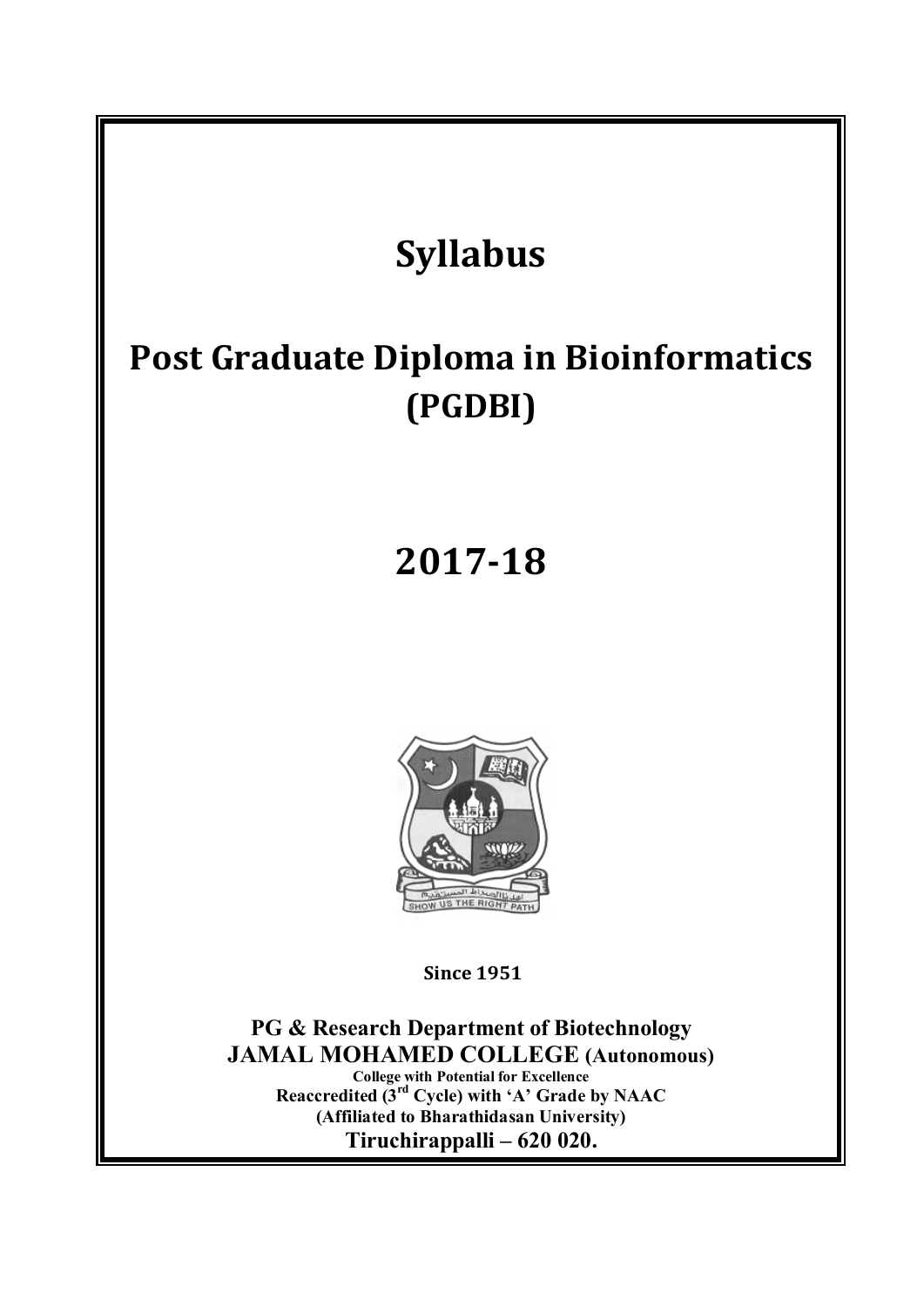# **Post Graduate Diploma in Bioinformatics (P.G.D.B.I)**

| <b>Sem</b>   | <b>Course Code</b> | Course                       | <b>Course Title</b>                                           | Hours/<br>Week | Credit         | <b>CIA</b><br>Mark | <b>SE</b><br><b>Marks</b> | <b>Total</b><br><b>Marks</b> |
|--------------|--------------------|------------------------------|---------------------------------------------------------------|----------------|----------------|--------------------|---------------------------|------------------------------|
| $\mathbf I$  | 17PDBI1C1          | Core - I                     | Fundamental of<br><b>Bioinformatics</b>                       | 6              | $\overline{4}$ | 25                 | 75                        | 100                          |
|              | 17PDBI1C2          | $Core$ -II                   | Statistics for<br>Bioinformatics                              | 6              | $\overline{4}$ | 25                 | 75                        | 100                          |
|              | 17PDBI1C3          | Core -III                    | <b>Basic Structural</b><br><b>Biology</b>                     | 6              | $\overline{4}$ | 25                 | 75                        | 100                          |
|              | 17PDBI1C4          | $Core -IV$                   | Computer<br>Programming                                       | 6              | $\overline{4}$ | 25                 | $\overline{75}$           | 100                          |
|              | 17PDBI1C5/P        | $Core -V$                    | C Programming<br>and Web<br>Publishing -<br>Practical         | 6              | $\overline{4}$ | 25                 | 75                        | 100                          |
|              | <b>TOTAL</b>       |                              |                                                               |                | 20             | 125                | 375                       | 500                          |
| $\mathbf{I}$ | 17PDBI2C1          | $Core -VI$                   | Database<br>Management<br>Systems                             | 6              | $\overline{4}$ | 25                 | 75                        | 100                          |
|              | 17PDBI2C2          | Core -VII                    | Genomics and<br>Proteomics                                    | 6              | $\overline{4}$ | 25                 | 75                        | 100                          |
|              | 17PDBI2C3          | $Core - VIII$                | Computational<br><b>Biology</b>                               | 6              | $\overline{4}$ | 25                 | 75                        | 100                          |
|              | 17PDBI2C4          | Core - IX                    | $\overline{\text{M}}$ olecular<br>Modeling and Drug<br>Design | 6              | $\overline{4}$ | 25                 | 75                        | 100                          |
|              | 17PDBI2C5/P        | $\overline{\text{Core} - X}$ | Bioinformatics -<br>Practical                                 | 6              | $\overline{4}$ | 25                 | 75                        | 100                          |
|              | <b>TOTAL</b>       |                              |                                                               | 30             | 20             | 125                | 375                       | 500                          |
|              | <b>GRAND TOTAL</b> |                              |                                                               | 60             | 40             | 250                | 750                       | 1000                         |

# **PG Diploma Course Pattern from 2017 -2018 (Course Duration: I Year)**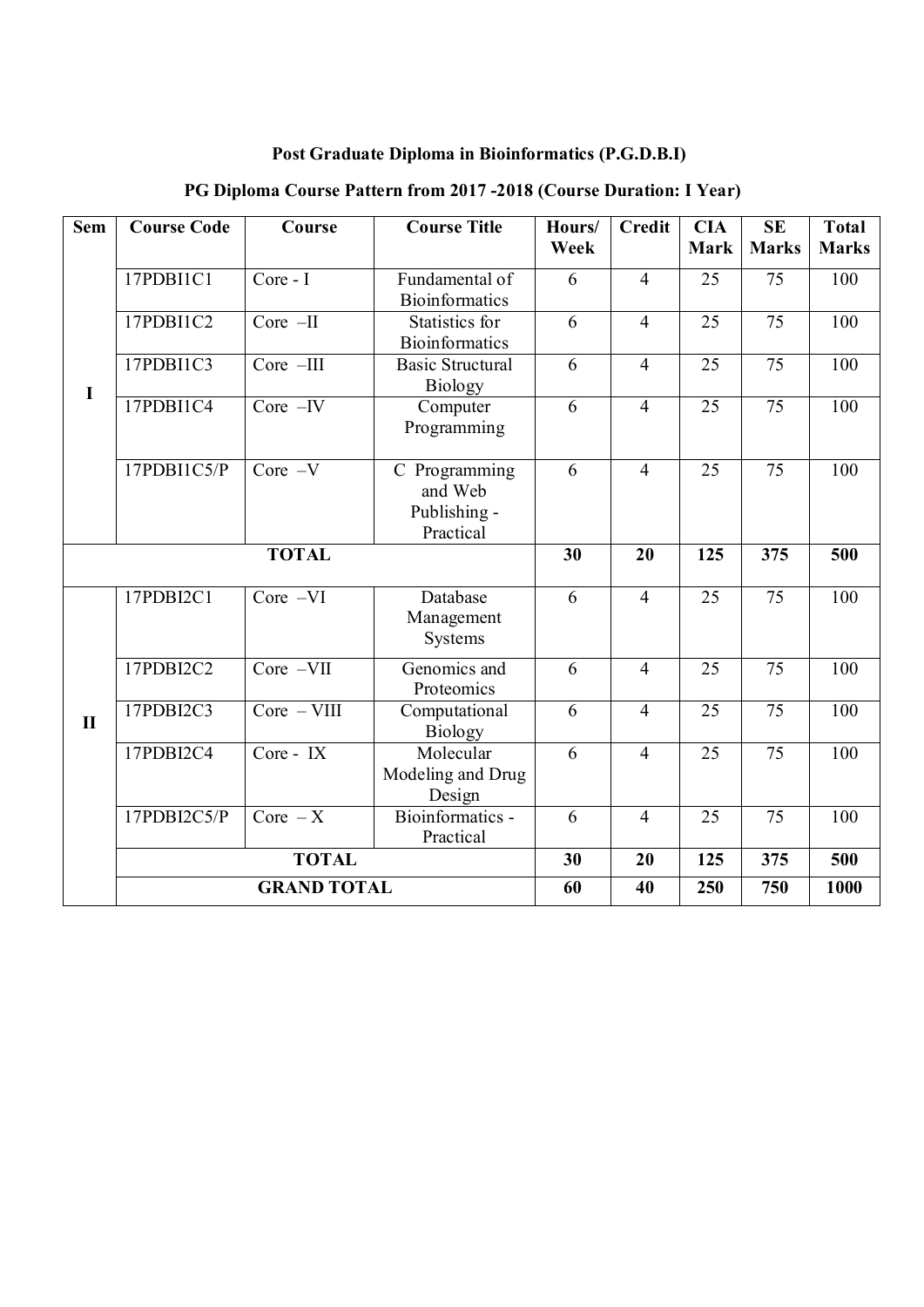#### **SEMESTER I: CORE - I FUNDAMENTAL OF BIOINFORMATICS**

**Subject Code:17PDBI1C1 Max Marks: 100 Hrs / Week: 6 Internal Marks: 25 Credit: 4 External Marks : 75**

*Objective: To offer basic understanding of Bioinformatics and its applications to molecular biology, clinical medicine and other disciplines.* 

 **18 Hours** 

**18 Hours**

**Unit I:**  Bioinformatics – an Overview, Definition – Scope and History of Bioinformatics Networks – Internet in Bioinformatics, <sup>#</sup>EMBnet – Commercial Databases and Software's, <sup>#</sup> Intranet and Internet Packages. Role of Bioinformatics.

#### **Unit II**

Languages – Basics of C Programming, Array, Structure and Function. Perl – Basics, String handling. HTML – Basics, Text handling, Image handling, Links and Tables.  $\frac{H}{X}N\Lambda L$  – Basics, data binding and record sets<sup>#</sup>.

**18 Hours**

#### **Unit III**

Introduction to Biological database – Protein Information Resources – Biological Databases, Primary Sequence Databases, Protein Sequence Databases, and Nucleotide Sequence Database - # Secondary Databases, Metabolic pathway databases#.

Genome Information Resources – DNA sequence Databases – EMBL DDBJ, Genbank GSDB (Genome, Sequence Database), <sup>#</sup>UniGene-Comprehensive microbial Resource<sup>#</sup>.Sequence alignment – local and global alignment.

Evolution of Bioinformatics – Scope – Potentials of Bioinformatics, Human Genome Project – Application of Bioinformatics #Bioinformatics in India – Future of Bioinformatics#. Cheminformatics – Ayurinformatics.

#### **18 Hours**

## **Unit V**

# **18Hours**

**Unit IV**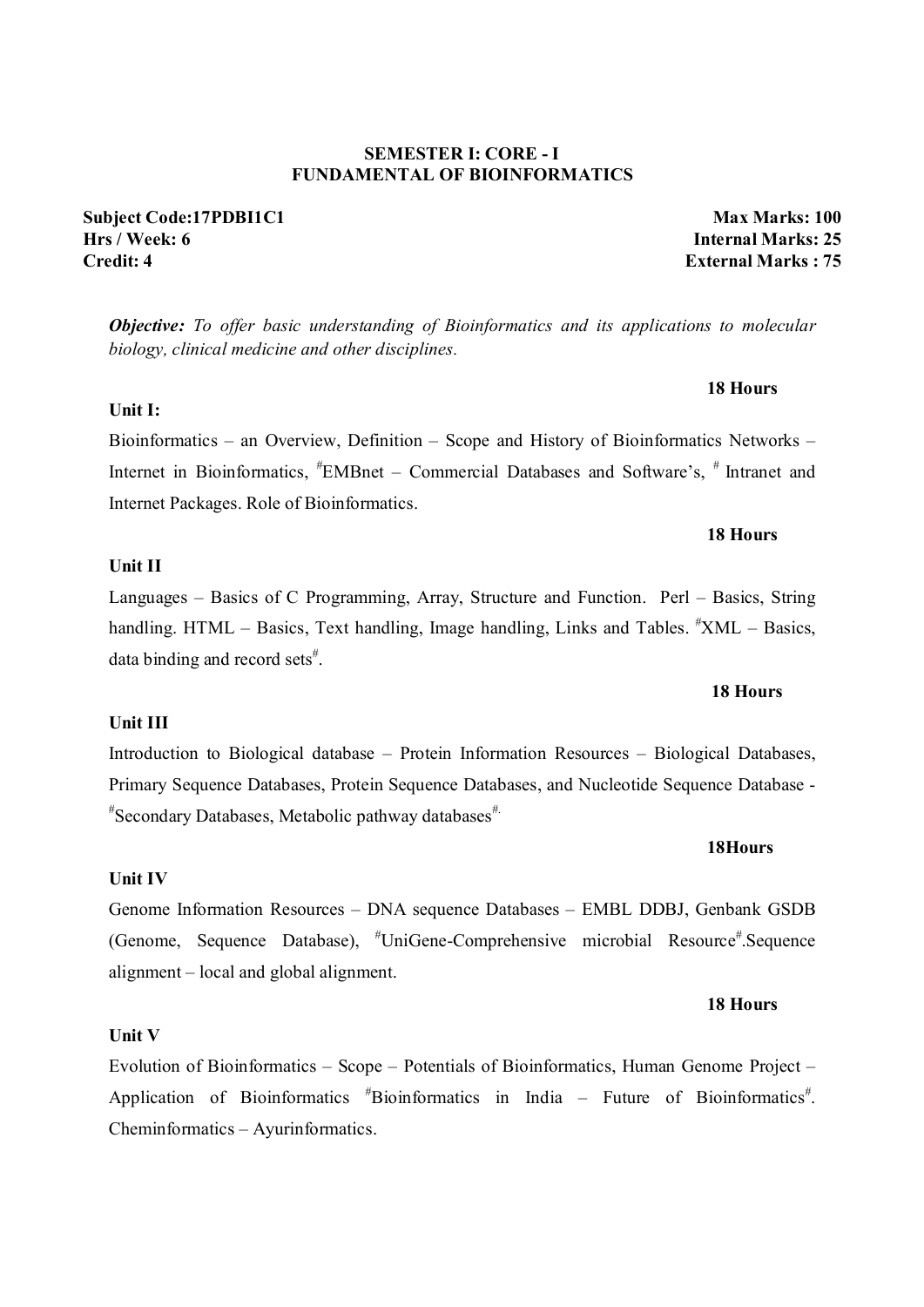#### **Text Books :**

1. Attwood T.K and D.J. Parry-Smith, Introduction to Bioinformatics, PearsonEducation Ltd., New Delhi (2004).

2. Arthur M. Lesk, Introduction to Bioinformatics, Oxford University Press, NewDelhi (2003).

Unit I Chapter I Section 1, 8-11. T.B - 1 Unit II Chapter II Section 6- 9. T.B - 2 Unit III Chapter I Section 1.2, 1.1, 3.2. T.B -3 Unit IV Chapter VIII Section 180-191 T.B -3 Unit V Chapter V Section 1-23. T.B - 2

#### **Books for References:**

1. Swindell, S.R., R.R.Miller and G.S.A. Myers (Eds.), Internet for the MolecularBiologist, Horizon Scientific Press, Wymondham, UK, (1996).

2. Andrea Cabibbo, Richard Grant and Manuela Helmer-Citterich (Eds.), TheInternet for Cell and Molecular Biologists (2nd Edn.), Horizon scientificPress, Norwich, UK (2004).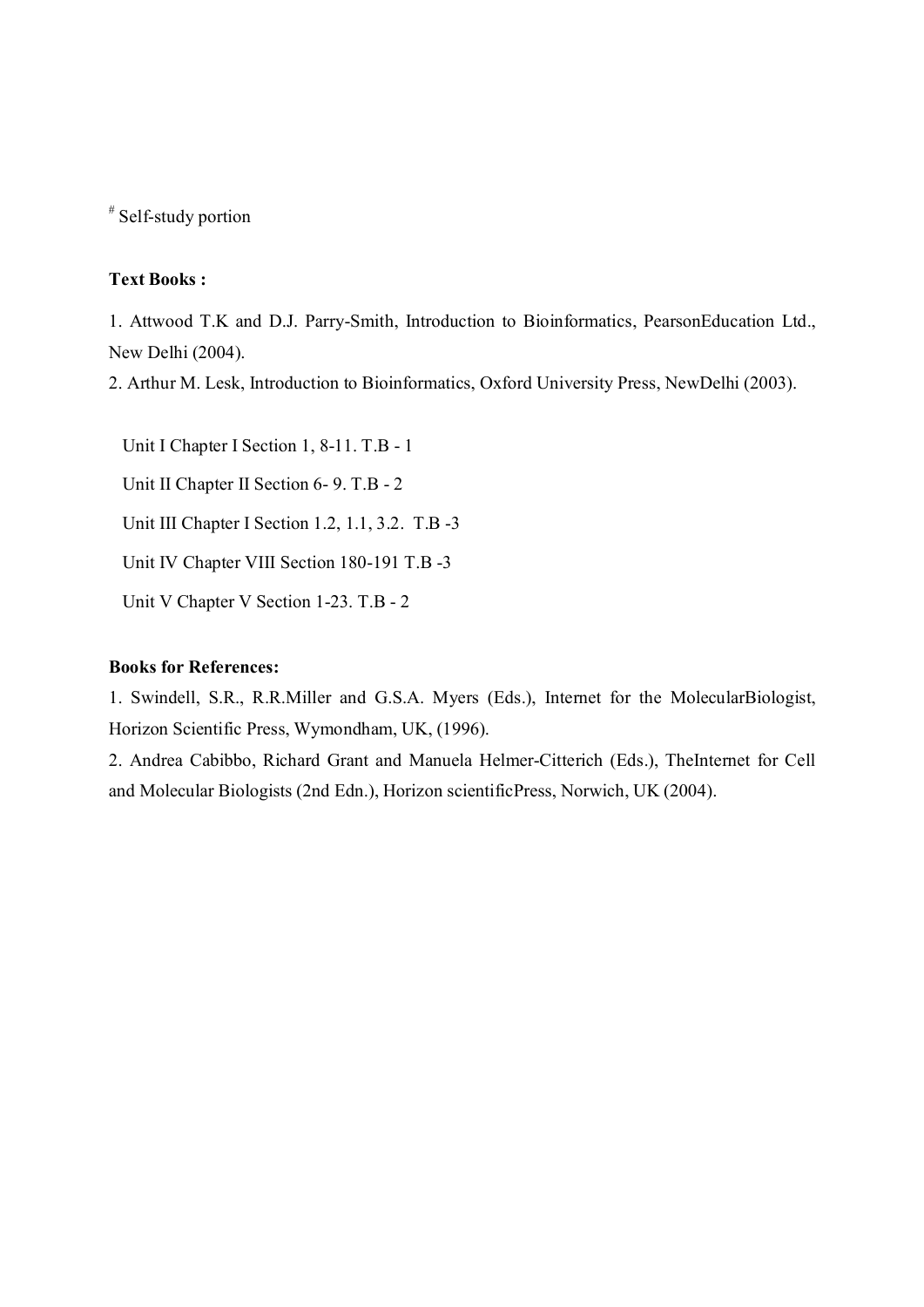#### **SEMESTER I: CORE II STATISTICS FOR BIOINFORMATICS**

**Subject Code:17PDBI1C2 Max Marks: 100 Hrs / Week: 6 Internal Marks: 25 Credit: 4 External Marks : 75**

#### **Objective**

*To improve their ability to analyze the statistical data to optimize.* 

#### **Unit I**

Measures of central Tendency – Arithmetic Mean – Median – Mode – Quartiles –Range –  $^{\#}$ Quartile deviation – Mean deviation<sup>#.</sup> Quartiles– Calculation of Quartiles – Standard Deviation.

 **18 Hours**

#### **18 Hours**

#### **Unit II**

Probability – Frequency Theory of Probability – Limitations – View of Probability – Addition Theorem – Multiplication Theorem -  $H$ Baye's Theorem and related problems<sup>#</sup>.

#### **18 Hours**

### **Unit III**

Theoretical Distributions – Binomial, Poisson and Normal – Importance of Normal Curve  $#$ fitting of the Distributions and its properties - Z-score, P-value and E-value<sup>#</sup>.

#### **18 Hours**

#### **Unit IV**

Theory of Attributes – Introduction – Dichotomy – Consistency of Data –Independence of Attributes – Association of Attributes –  $*$ Rules coefficient of Association<sup>#</sup>.

#### **Unit V**

Sampling Distributors – Large and small sample tests – Theories of probability, Student's  $t^2$  test,  $X^2$  test, F-test – and chi square test for goodness of fit  $^{\#}$ . Normal test and their applications<sup>#</sup>.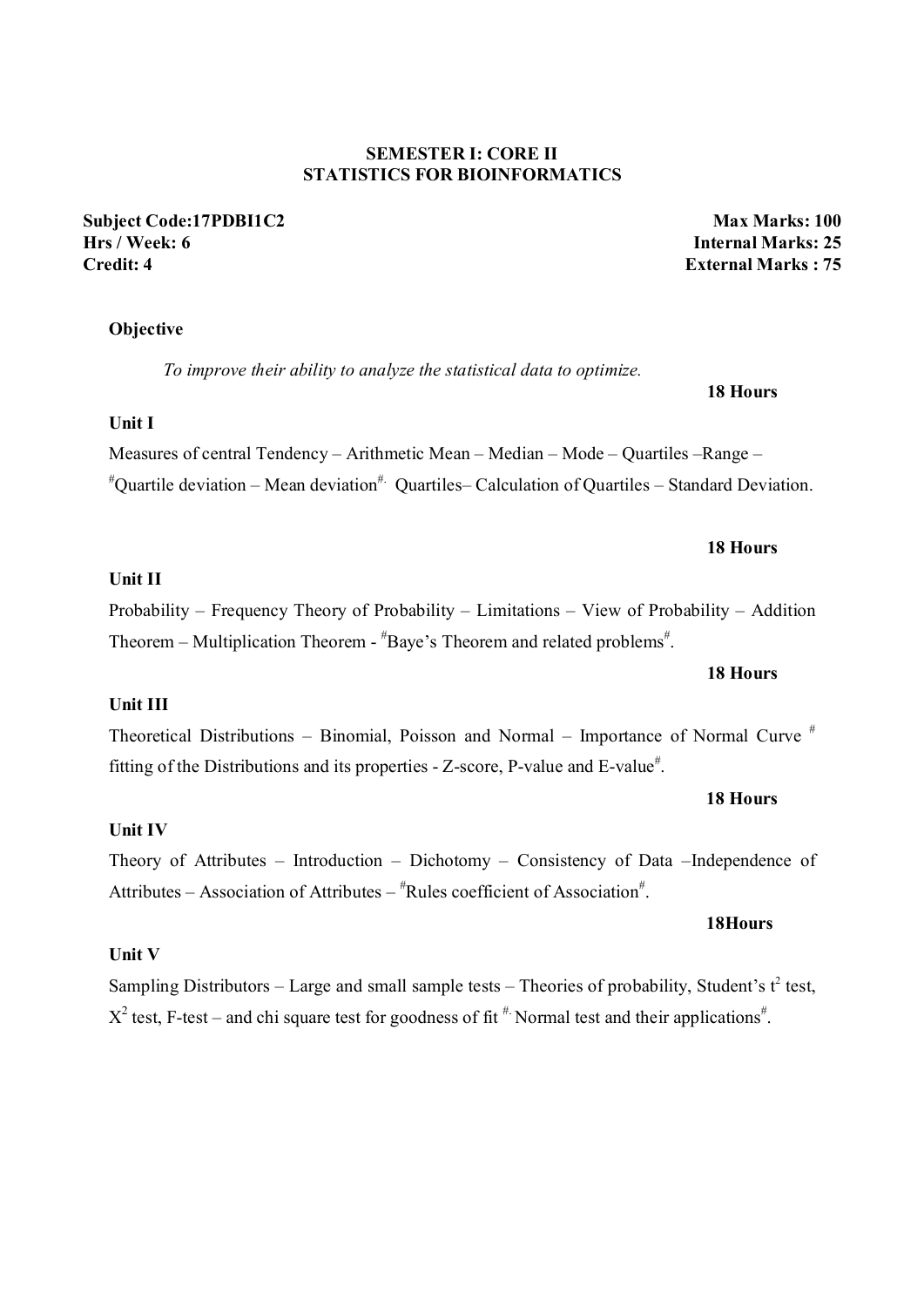#### **Text Books:**

- 1. Gupta S.C and V.K. Kapoor, Fundamentals of Mathematical Statistics, 11<sup>th</sup> Edition, Sultan Chand & Sons, New Delhi, 2002.
- 2. Pillai R.S.N and V. Bagavathi and S. Chand Statistics (1984).

Unit I Chapters 9 Sections 121 - 129. **T.B-1**

Unit II Chapters 18Sections 686-695. **T.B-1**

Unit III Chapters 19 Sections 735 - 748 **T.B-1**

Unit IV Chapters 5 Sections 35-42.**T.B-2**

Unit V Chapters 1 Sections 222-224. **T.B-2** 

#### **Books for Reference:**

1. Gupta, S.P., Statistical Methods, Sultan Chand & Sons, 1996.

2. Forthofer, L., Introduction to Biostatistics, Academic Press, 1995.

3. Robert R. Sokal and F.J. Rohlf, Introduction to Biostatistics (Biology- Statistics Series), W.H.

Freeman & Company, New York, 1987.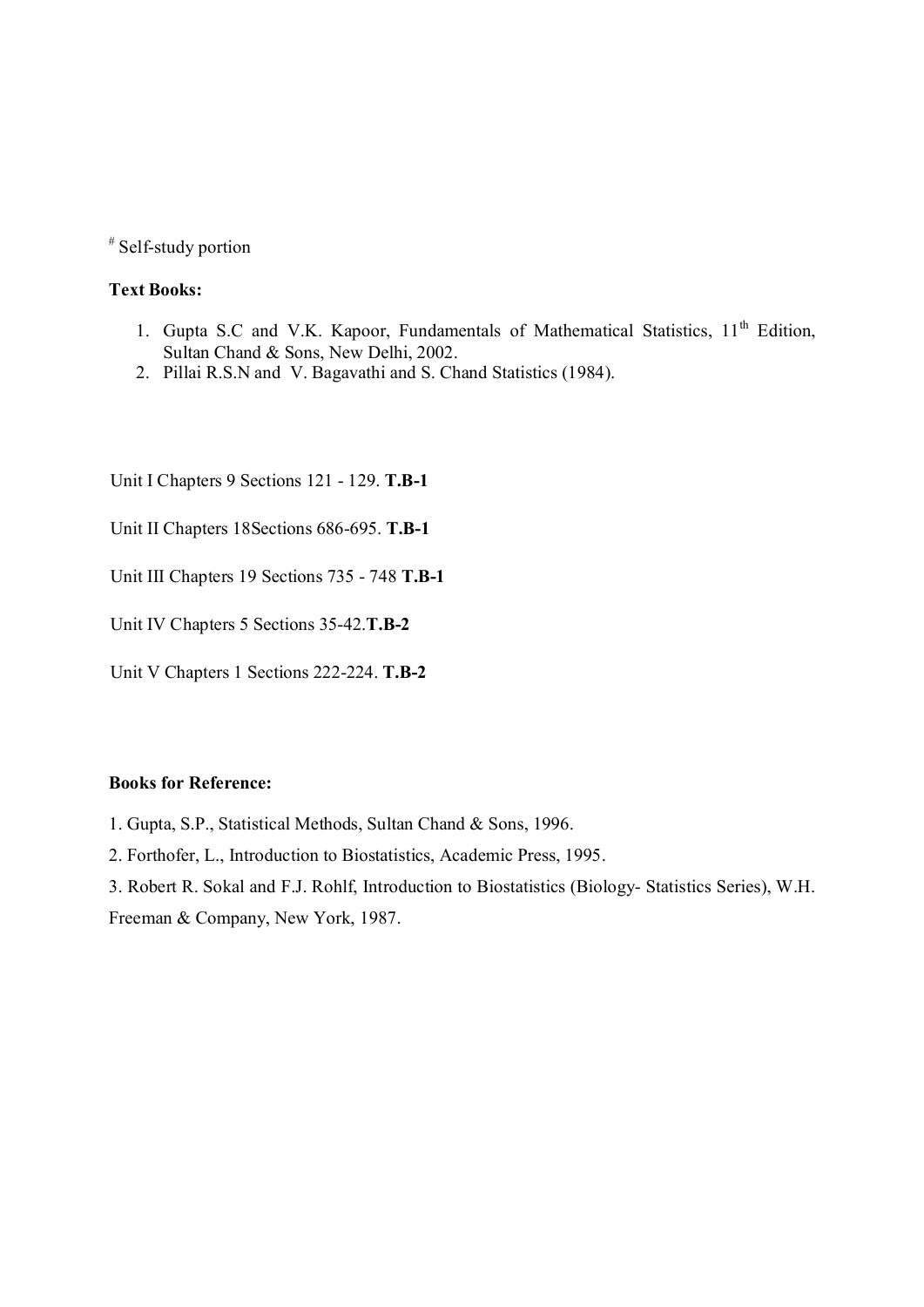#### **SEMESTER I: CORE III BASIC STRUCTURAL BIOLOGY**

#### **Objective:**

*To study cell structure and functions of organelle and understand the mechanism of cellular transport within and outside the cell membrane.* 

Cell Structure and Ultra cell structure of Prokaryotic and Eukaryotic cells – Cell wall – cell membrane – Biomembranes – Organelles. – Diffusion –  $*$ Active and Passive Transport $*$ .

#### **Unit II**

**Unit I** 

Carbohydrates – Classification Types – Structure – Function. Lipids –  $*$ Classification Types – Structure – Function<sup>#</sup>.

#### **18 Hours**

#### **Unit III**

Introduction and Physiochemical Properties of Nucleic Acids – DNA and RNA. Watson and Crick Model of DNA and the different forms of DNA.RNA structure  $*$ Principles and Prediction.<sup>#</sup>Gene Structure<sup>#</sup>.

#### **Unit IV**

Classification of amino Acids. Classification and three-Dimensional structure of proteins. Overview of protein structure – Primary, Secondary, Tertiary and Quaternary structures.  $*$ Ramachandran plot and bonds stabilizing protein structure $*$ .

#### **18 Hours**

#### **Unit V**

Principles of Structural Organization and Conformational Analysis. Prediction of protein structure - Modeling homology, Chou and Fasman method. <sup>#</sup>Basic Principles of X-ray Diffraction Studies, NMR, Mass Spectroscopy in Identifying Protein Conformation<sup>#</sup>.

#### **Subject Code:17PDBI1C3 Max Marks: 100 Hrs / Week: 6 Internal Marks: 25 Credit: 4 External Marks : 75**

**18 Hours** 

**18 Hours**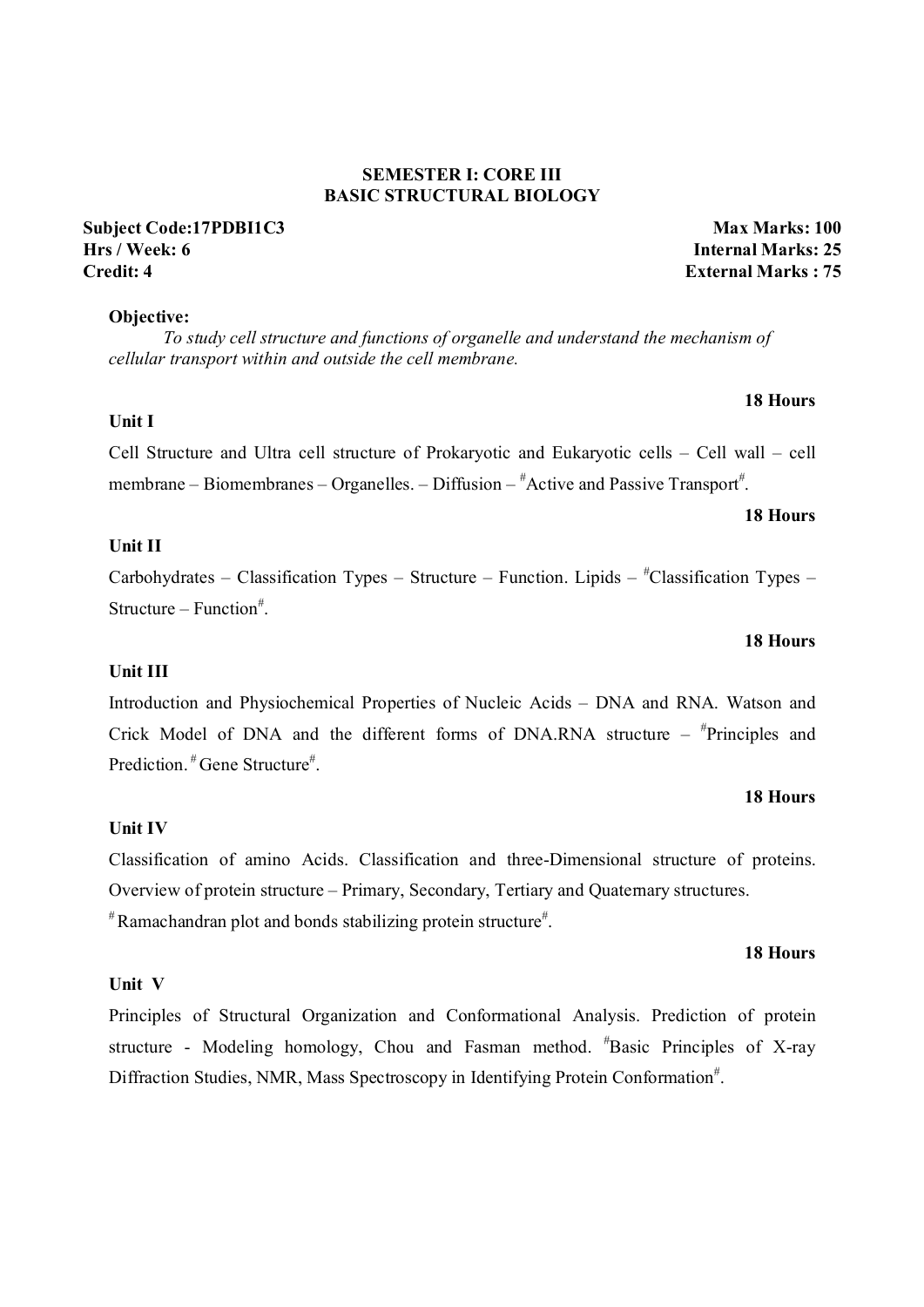#### **Text Books:**

- 1. Van Holde., Principles of Physical Biochemistry –Prentice Hall. 2006
- 2. Horst FriebolinWitey., Basic one & two dimensional NMR sepectroscopy–VCH 1990.

Unit I Chapters I Sections 3-27.**T.B-1** Unit II Chapters III Sections149-209.**T.B-1** Unit III Chapters V Sections 665-975.**T.B-1** Unit IV Chapters IV Sections 265-359. **T.B-2** Unit V Chapters V Sections 101-109. **T.B-3**

#### **Books for References:**

1. Lechninger., David L.Nelson, Michael M. Cox., Principles of Biochemistry –3rd Edition Macmillan worth Publishers. (2000)

2. Principles of Protein structure, G.E.Shultz and R.H.Schirmer, Springer –verlag, New York. (2002)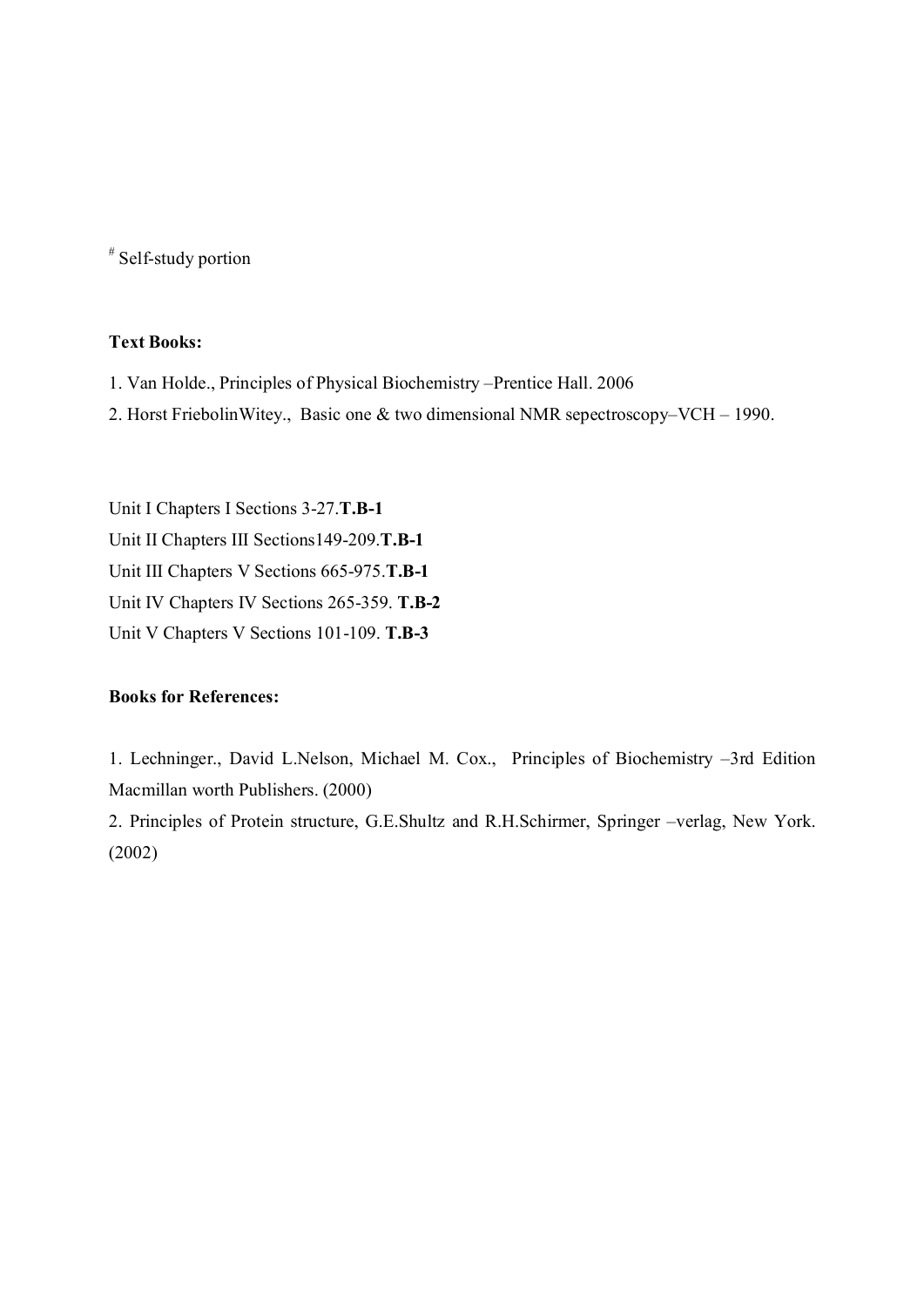### **SEMESTER I: CORE IV COMPUTER PROGRAMMING**

**Subject Code:17PDBI1C4 Max Marks: 100 Hrs / Week: 6 Internal Marks: 25 Credit: 4 External Marks : 75**

### **Objective**

*This subject presents the fundamentals of programming techniques namely sequence of execution and selection of blocks to be executed, repetition of execution, etc with the help of c programming language.* 

Block diagram of computer (input and output devices) generation – advantages and limitations of computers – Basics of operating systems DOS, Windows NT and XP, UNIX –  $*$ Application software's<sup>#</sup>.

### **Unit II**

**Unit I** 

Introduction to internet, service on internet – internet tools, HTML, text formatting –Adding images – Tables – Frames to web pages. Web services – WWW, URL, DNS – Servers, WEB servers, Browsers, IP Addressing, Communication Technology - Networking: LAN, "WAN and MAN, wireless communication<sup>#</sup>.

### **Unit III**

Identifiers and keywords – Constants, Variables and data types –  $*$ Operations and Expression – Data input and output<sup>#</sup>.

### **Unit IV**

Control structure – If and Switch statement – While, Do – While and for statements – Goto statement,  $*$ Arrays - 1 D array -2 D array<sup>#</sup>.

### **Unit V**

Web Publishing Internet – WWW – Designing web site – Basics of creating a web page with HTML – Linking – Text formatting – # Adding Images and background to HTML pages – Tables – Image maps<sup>#</sup>.Function – User defined functions – Defining and assessing functions – Passing arguments - Functions prototypes – character strings – string functions – recursion – storage classes – structure – union.

# **18 Hours**

**18 Hours** 

#### **18 Hours**

**18 Hours**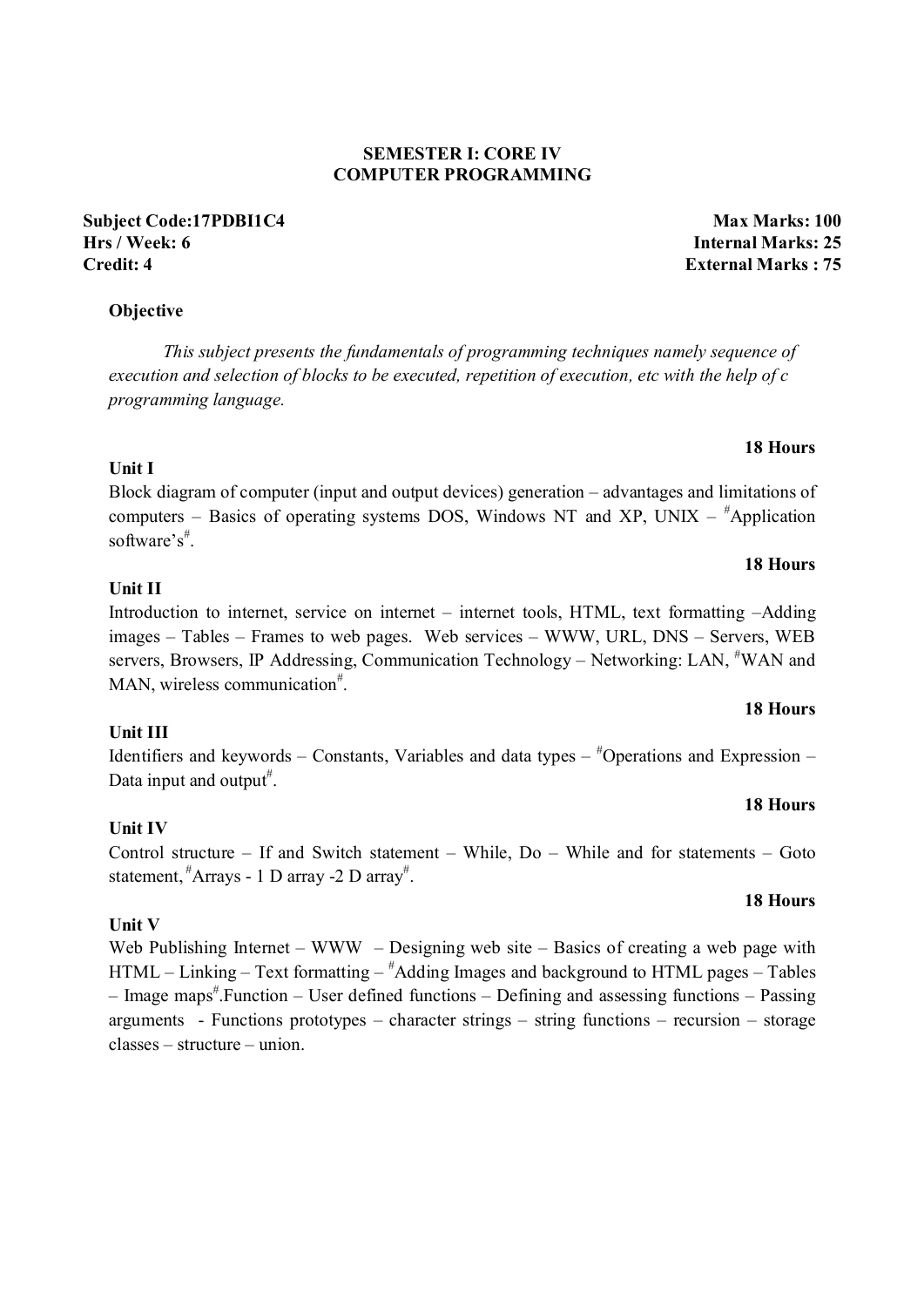#### **Text Books:**

- 1. Balagurusamy E., Object Oriented Programming with C++" –– TMH-2000.
- 2. Monica D'Souza & Jude D'Souza "Web Publishing" –– TMH– 2001.

Unit I Chapters III Sections 1-37.T.B-1 Unit II Chapters II Sections49-210.T.B-1 Unit III Chapters IV Sections 65-175.T.B-1 Unit IV Chapters VI Sections 2-59. T.B-2 Unit V Chapters VII Sections 11-109. T.B-3

#### **Books for Reference:**

- 1. Robert Lafore., Object Oriented Programming in C++ Galgotia.2000.
- 2. Yeshwant Kanetkar., let us C++ -– BPB. 2001
- 3. Steve Wright., Instant HTML Programmer's Reference –– WROX Press Ltd.2011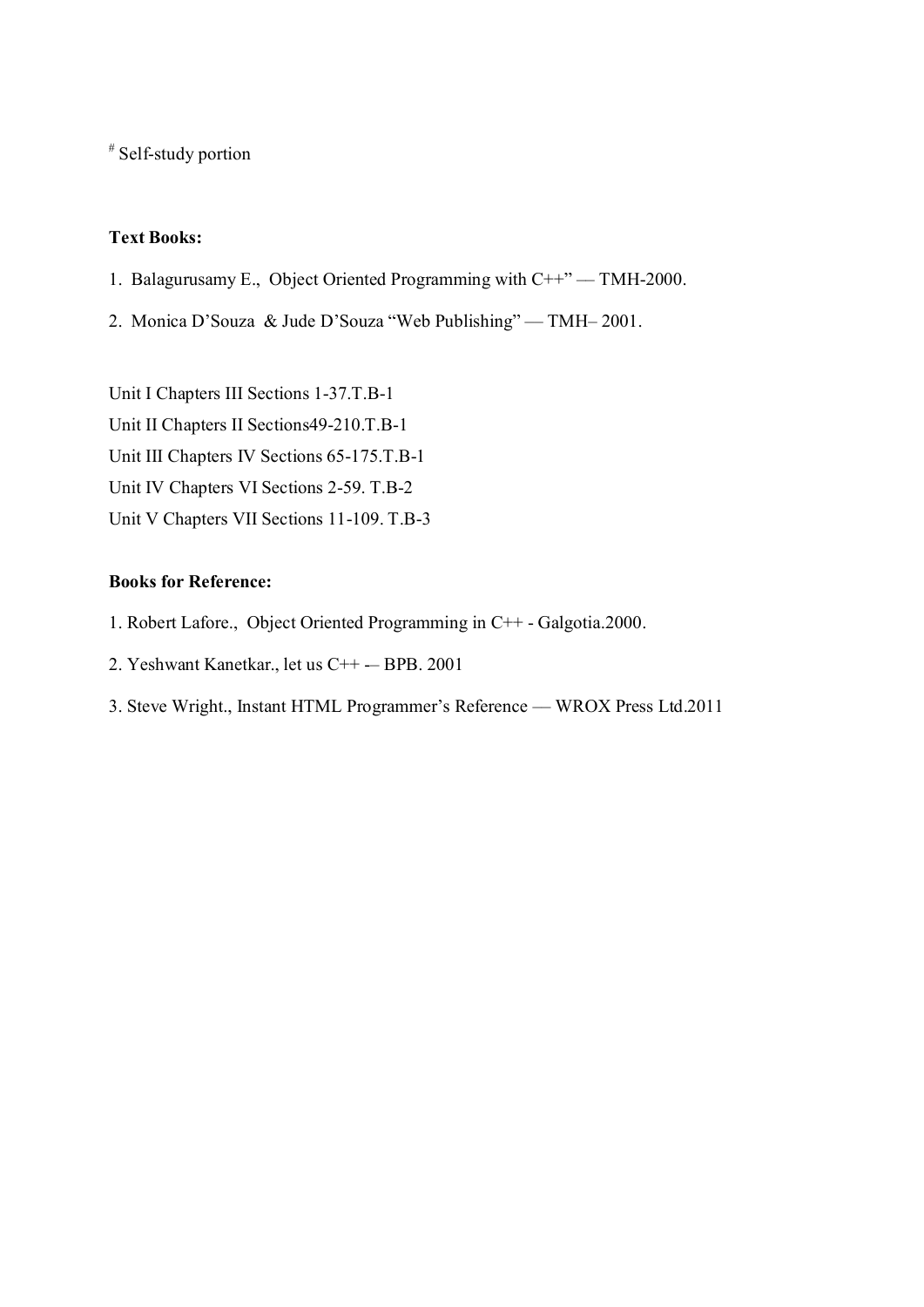#### **SEMESTER I: CORE V C++ PROGRAMMING AND WEB PUBLISHING - PRACTICAL**

#### **Subject Code:17 PDBI 1C5/P Max Marks: 100 Hrs / Week: 6 Internal Marks: 25 Credit: 4 External Marks : 75**

#### **Objectives**

*This paper includes analyzed some of the basic programs in C++ and Web based applications.* 

- 1. Factorial of a given number.
- 2. Sorting and merging two arrays of numbers.
- 3. Sorting names in alphabetical order.
- 4. Reversing a given string.
- 5. Checking for palindrome.

6. String Manipulation – String copy, String length, String concatenation, String comparison and String reverse.

- 7. Mean, median, mode and standard deviation calculations.
- 8. Storing and retrieving amino acid sequences using structure data types.
- 9. Swapping two values using pointers.
- 10. File Processing Creation and simple processing.
- 11. Computing amino acid composition of a given protein sequence.
- 12. Enumerate RNA Secondary Structure.

*Web Publishing***:**

1. Create a web page for your University / College using HTML. The opening page should provide hyperlinks to other pages (add animation and sound effects appropriately).

2. Creating a web page to get protein sequence data and compute and display amino acid composition.

3. Creating a web page to get nucleic acid sequence data and compute and display base composition.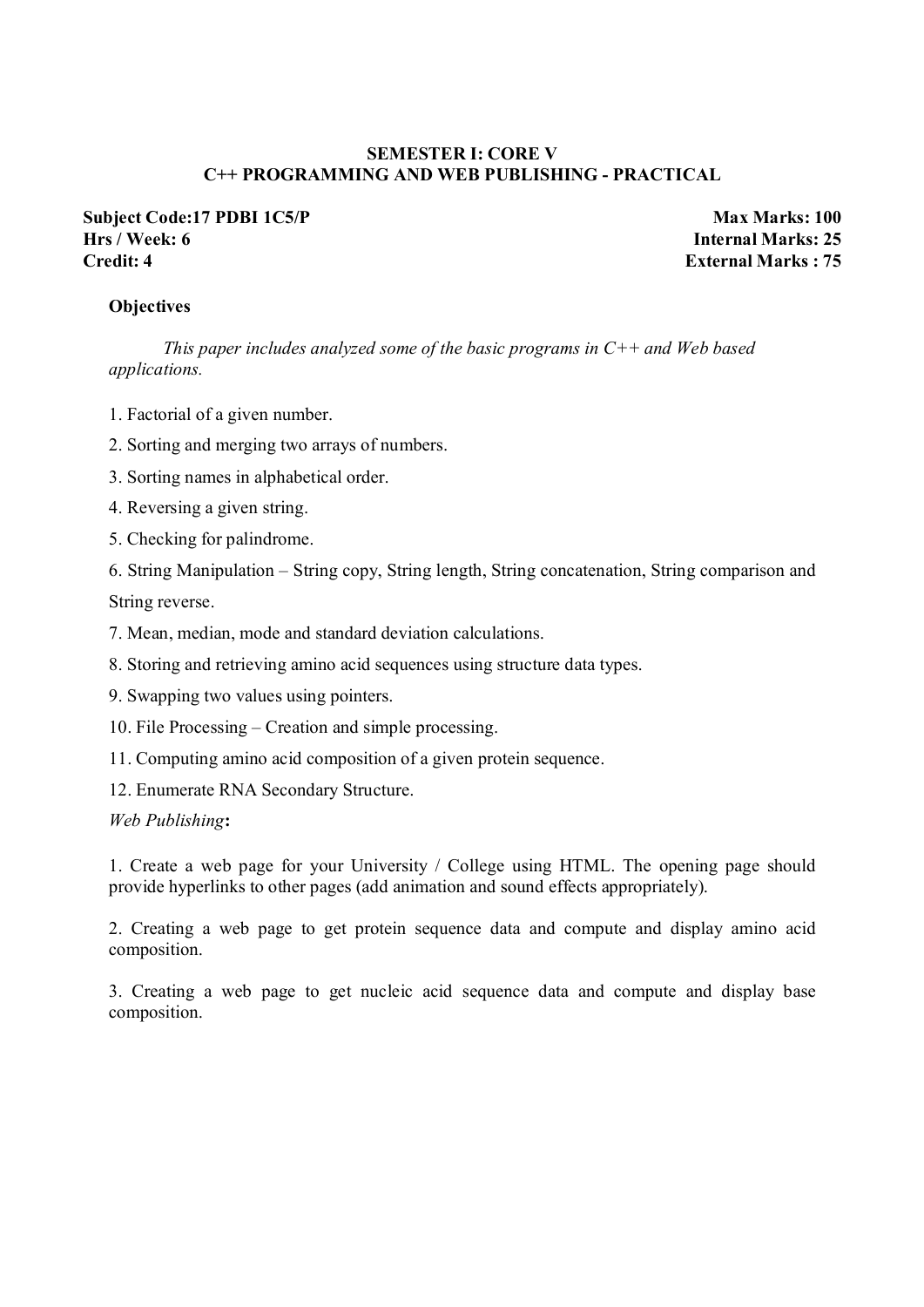#### **Text Books:**

- 1. Balagurusamy E., Object Oriented Programming C++. (Third Edition 2006).
- 2. Jitender A., Introduction to HTML."Web Publishing" Monica D'Souza & Jude D'Souza – TMH– 2001. Third Edition (2008).

**Practical**

**Practical** 1 to 12:**T.B-1 Practical** 1 to 3:**T.B-2**

**Books for References:**

- 1. Gary J. Bronson (A First Book of ANSI C Third Edition 2001).
- 2. Jitender Kumar Chakra, Programming with C and C++. (Second Edition 2006).
- 3. Yes want Kantar., let us  $C_{++}$  BPB. (2000)
- 4. Steve Wright ., Instant HTML Programmer's Reference WROX Press Ltd. 2011.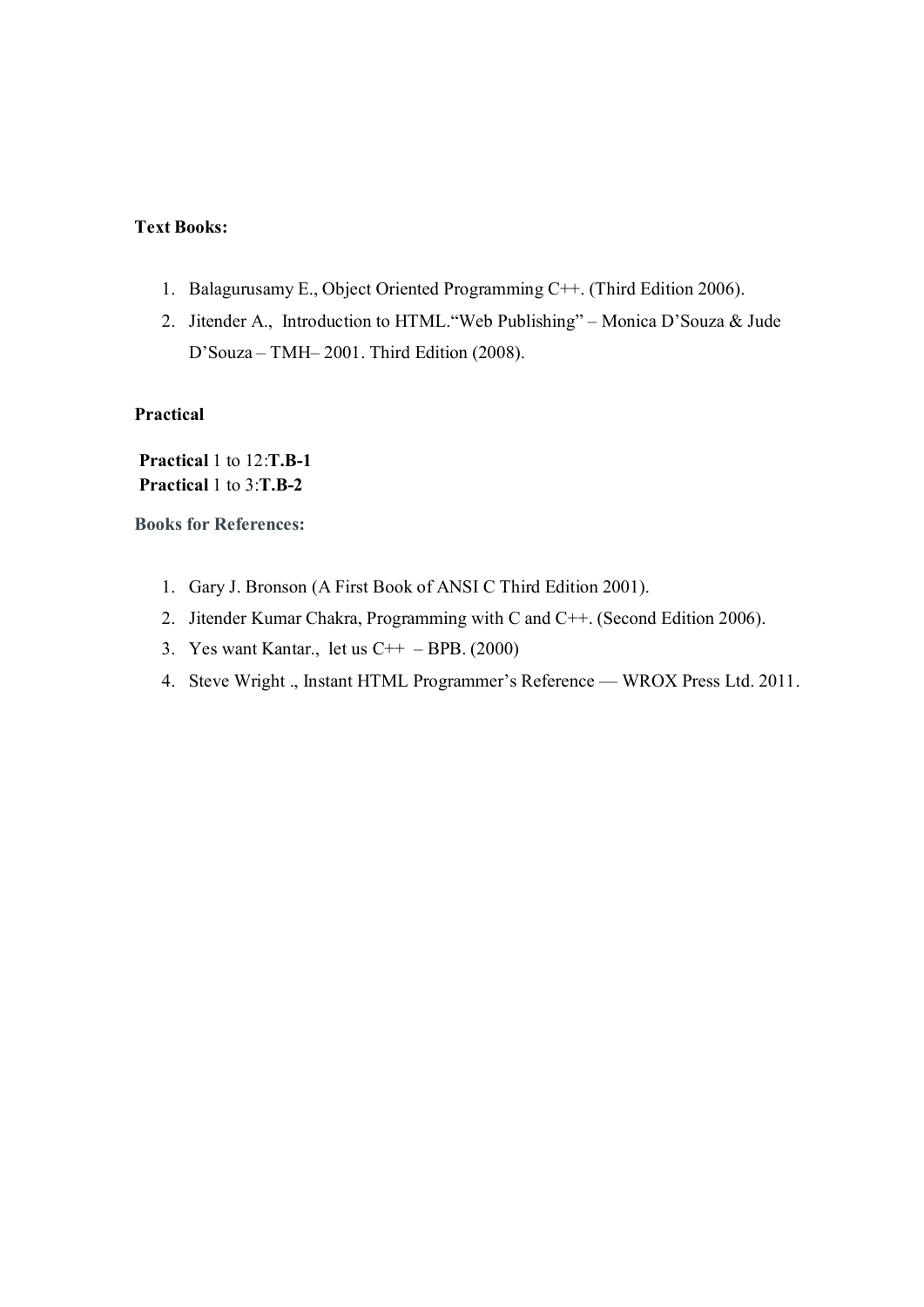### **SEMSTER II: CORE VI DATABASE MANAGEMENT SYSTEMS**

**Subject Code:17PDBI 2C1 Max Marks: 100 Hrs / Week: 6 Internal Marks: 25 Credit: 4 External Marks : 75**

### **Objective**

*This course is to make students learn about concepts of databases, database management data warehousing and security.* 

# **Unit I**

Data base: Introduction – Basic Technology and Data Basics – #Objective of a Data base organization – Entities & Attributes  $\overset{\#}{\sim}$ .

#### **Unit II**

Data Models: Introduction – Schemes & Sub Schemes – Data base Management Systems – File Database – Tree Structures. <sup>#</sup> Relational Databases – Normal Forms <sup>#</sup>.

#### **Unit III**

Data Base Languages: Introduction – Data Description Languages – the CODASYL Data Description Language –  $\#$ Query Languages – Data Dictionaries  $\frac{\pi}{L}$ .

#### **Unit IV**

Physical Organization: Introduction – Criteria affecting physical organization –Differences between physical  $\&$  logical organization –  $^{\#}$ Addressing Techniques –Index sequential organization – Hashing # .

#### **Unit V**

Database security: Data Classification– Database access Control – Types of Privileges – Cryptography- Statistical Databases.- Distributed Databases- Processing. # Object Oriented Databases-XML Databases<sup>#</sup>.

# **18 Hours**

## **18 Hours**

# **18 Hours**

# **18 Hours**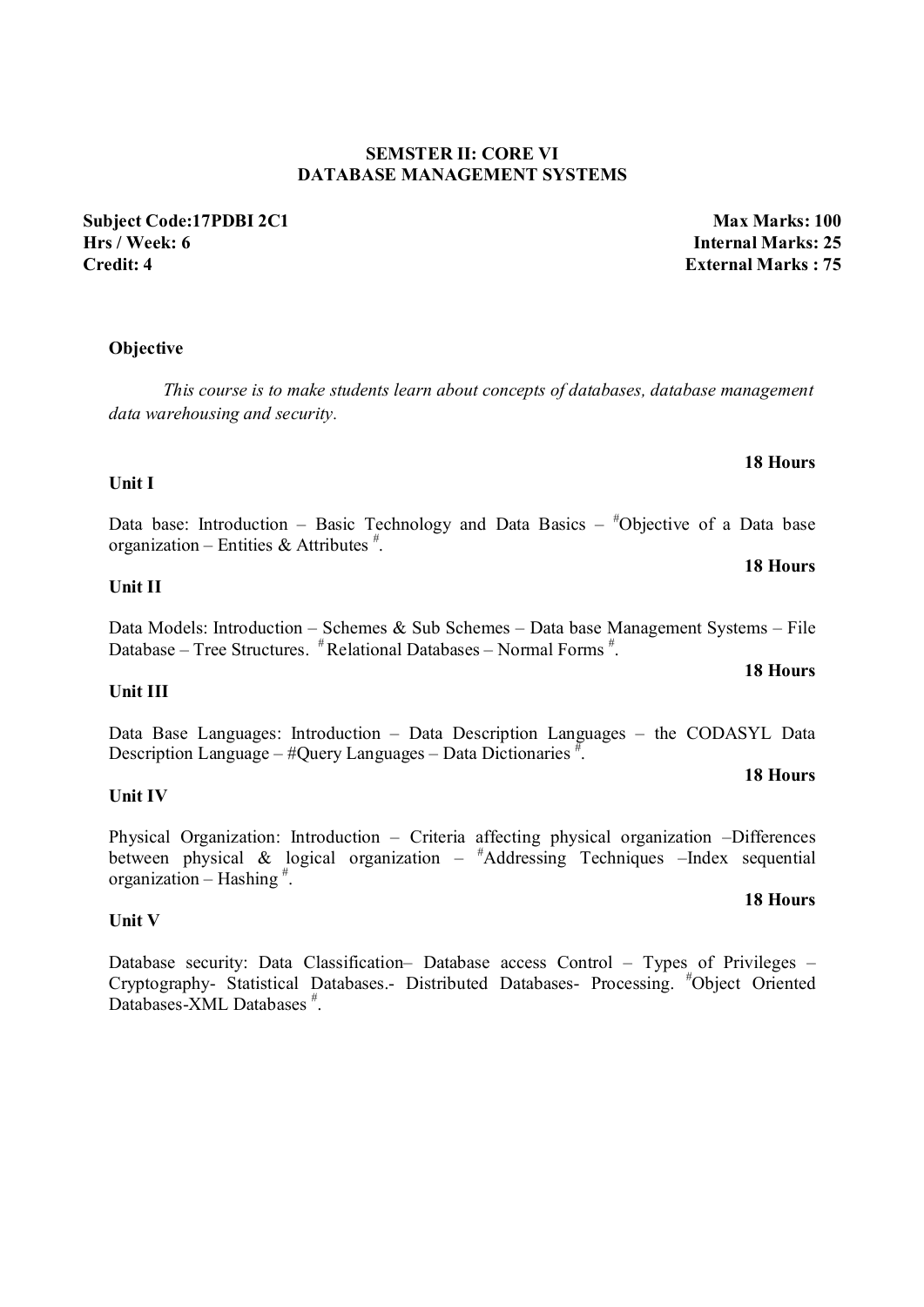### **Text Book:**

1. James Martin, Computer Database Organization, Prentice Hall of India. (2016)

Unit I Chapters I Sections 1.1-1.25.**T.B-1** Unit II Chapters II Sections 2.1-2.61.**T.B-1** Unit III Chapters IV Sections 4.1-4.44.**T.B-1** Unit IV Chapters V Sections 5.1-5.24.**T.B-2** Unit V Chapters XVI Sections16.1-16.8.**T.B-2**

### **Books for Reference:**

1. James Martin, Principles of Database Management, Prentice Hall of India. 2012

2. Date C.J., An Introduction to Database systems, 3rd edition, Narosa Publishing House. 2004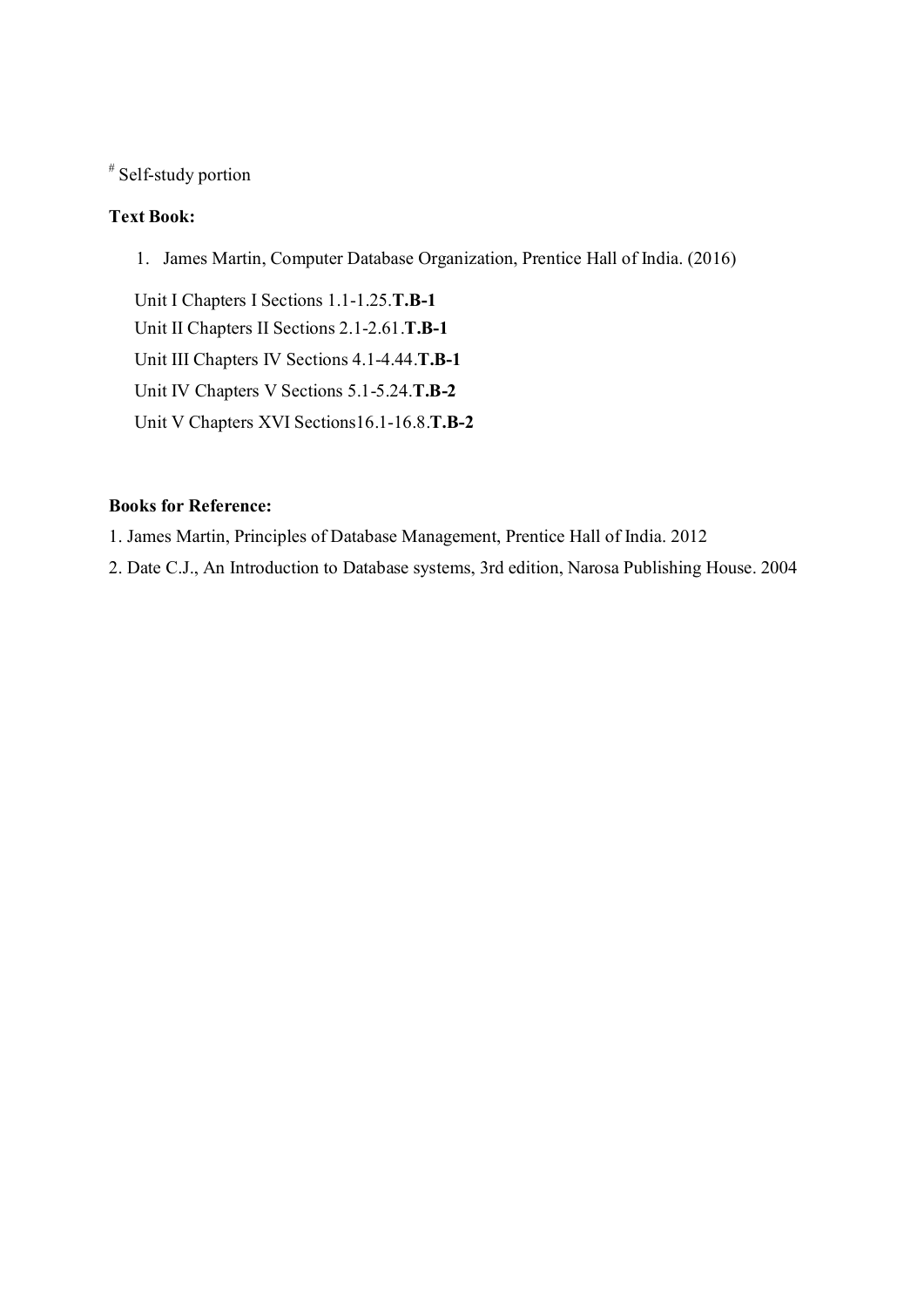#### **SEMSTER II: CORE VII GENOMICS AND PROTEOMICS**

**Subject Code:17PDBI 2C2 Max Marks: 100 Hrs / Week: 6 Internal Marks: 25 Credit: 4 External Marks : 75**

**18 Hours**

**18 Hours**

#### **Objective**

 *This paper deals with genome map, comparative genomics and structural genomics, functional genomics and regulation.* 

**Unit I** 

The genetic material – Identification of genetic material, genetic code, concept of gene – operon concept – lac and trp operons, # promoters and repressors.

#### **Unit II**

Different types of genome maps and their uses, genetic and physical mapping techniques – Genomics – definitions – pharmacogenomics – taxicogenomics –  $*$ prokaryotic and eukaryotic genome – genome relationships – human genomics.

#### **18 Hours**

#### **Unit III**

Genomics Whole genome analysis – Physical methods of sequencing – automated sequencing – genome expression and analysis – serial analysis. <sup>#</sup>code micro assay and microchips.

#### **8 Hours**

### **Unit IV**  Proteomics Definition – Transcriptomics; Proteomics, metabolomics. Techniques of proteomics – 2D PAGE, Multidimensional protein identification (Mud PIT) Isotopically coded affinity Tag (ICAT), Mass spectrophotometer – (MALDI – TOF) MS. # Application of functional genomics in basic biology, target / marker identification, target toxicology, microbial drug ,tumour immunology, vaccine discovery, drug design.

#### **18 Hours**

#### **Unit V**

Proteome and technology – Primary attributes for protein identification – protein super families. A brief account of genetic engineering –Vectors used in genetic engineering-Genomic DNA library-Cloning and modification methods-#Site Directed mutagenesis-Commercial applications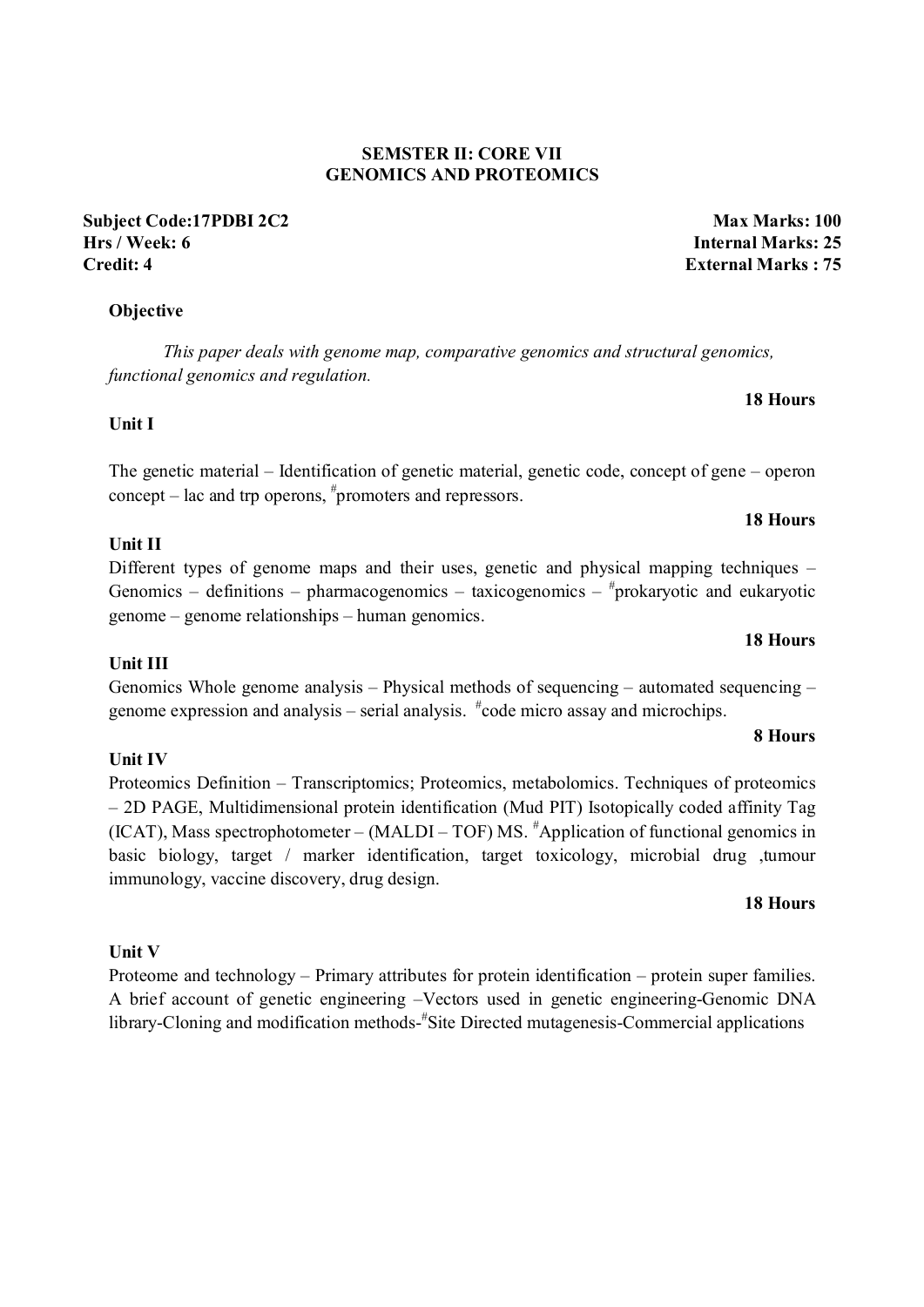#### **Text Books:**

1. Baxevanis AD and B.F.F. Ouellette, Wiley Bioinformatics – A practical guide to the analysis of genes and proteins. (ed) – Interscience, New York, 2001.

2. Doolittle RF Molecular evolution.Computer Analysis of Protein and Nucleic acid Sequences, Methods in Enzymology, Academic Press, New York. (1990).

Unit I Chapters I Sections 3-12.**T.B-1** Unit II Chapters IV Sections 103-109.**T.B-2** Unit III Chapters VIII Sections 197-206.**T.B-2** Unit IV Chapters X Sections 207-220.**T.B-2** Unit V Chapters VII Sections 151-166.**T.B-3**

#### **Books for References:**

1. Faber K., Biotransformation in Organic Chemistry, Springer Verlag. 1992.

2. Gerbardt P. Murray RG, Wood WA, Kreig NR., Methods for General and Molecular Bacteriology – American Society for Microbiology Washington D.C., 1994.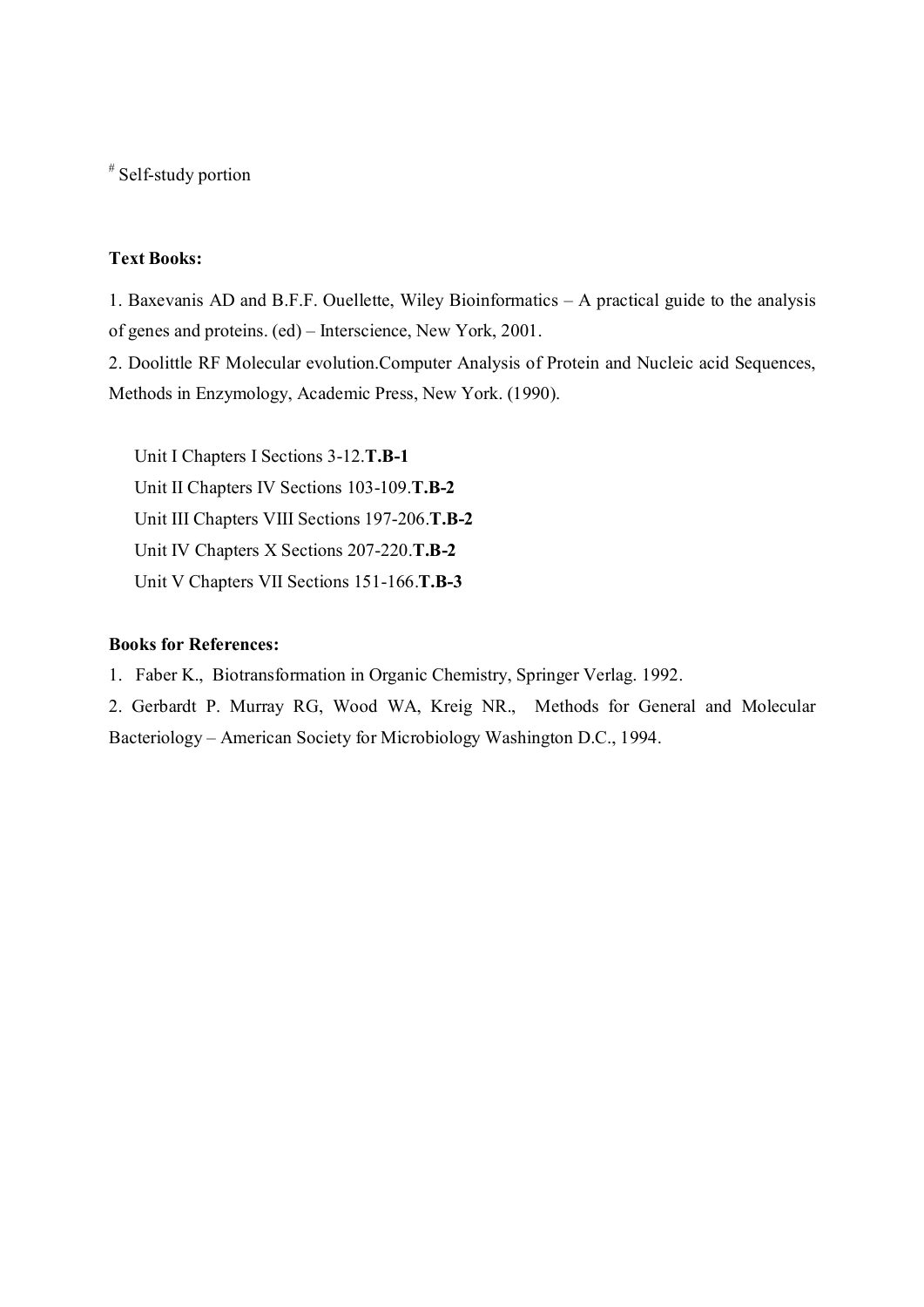#### **SEMSTER II: CORE VIII COMPUTATIONAL BIOLOGY**

#### **Subject Code:17PDBI 2C3 Max Marks: 100 Hrs / Week: 6 Internal Marks: 25 Credit: 4 External Marks : 75**

#### **Objective**

*The objective of this course is to make students learn about concepts of modeling of biological processes and their representation* 

#### **Unit I**

Structure of DNA & Protein – Sequence analysis – pairewise sequence comparison – sequence queries against biological databases – BLAST and FASTA –  $^{\#}$ multifunctional tools for analysis<sup>#</sup>.

#### **Unit II**

Multiple sequence alignments, Phylogenetic alignment – profiles and motifs – distance and similarity –  $*$ evolutionary basis of sequence alignment – scores and gaps<sup>#</sup>.

#### **18 Hours**

#### **Unit III**

Protein structure visualisation – tools structure – classification, alignment and analysis. Solvent accessibility and Interactions - Physico chemical properties, structure optimization. <sup>#</sup>Protein resource databases<sup>#</sup>.

#### **18 Hours**

#### **Unit IV**

Predicting Protein structure and function from sequence – Determination of structure – feature detection – secondary structure prediction – Predicting 3 D structure.  $\textsuperscript{#}$ Protein modeling<sup>#</sup>.

## **18 Hours**

### **Unit V**

Genomics and Proteomics – Sequencing genomes – sequence assembly – genome on the web – annotating and analyzing genome sequences. # Proteomics – biochemical pathway databases – submitting sequence to the databases $*$ .

# **18 Hours**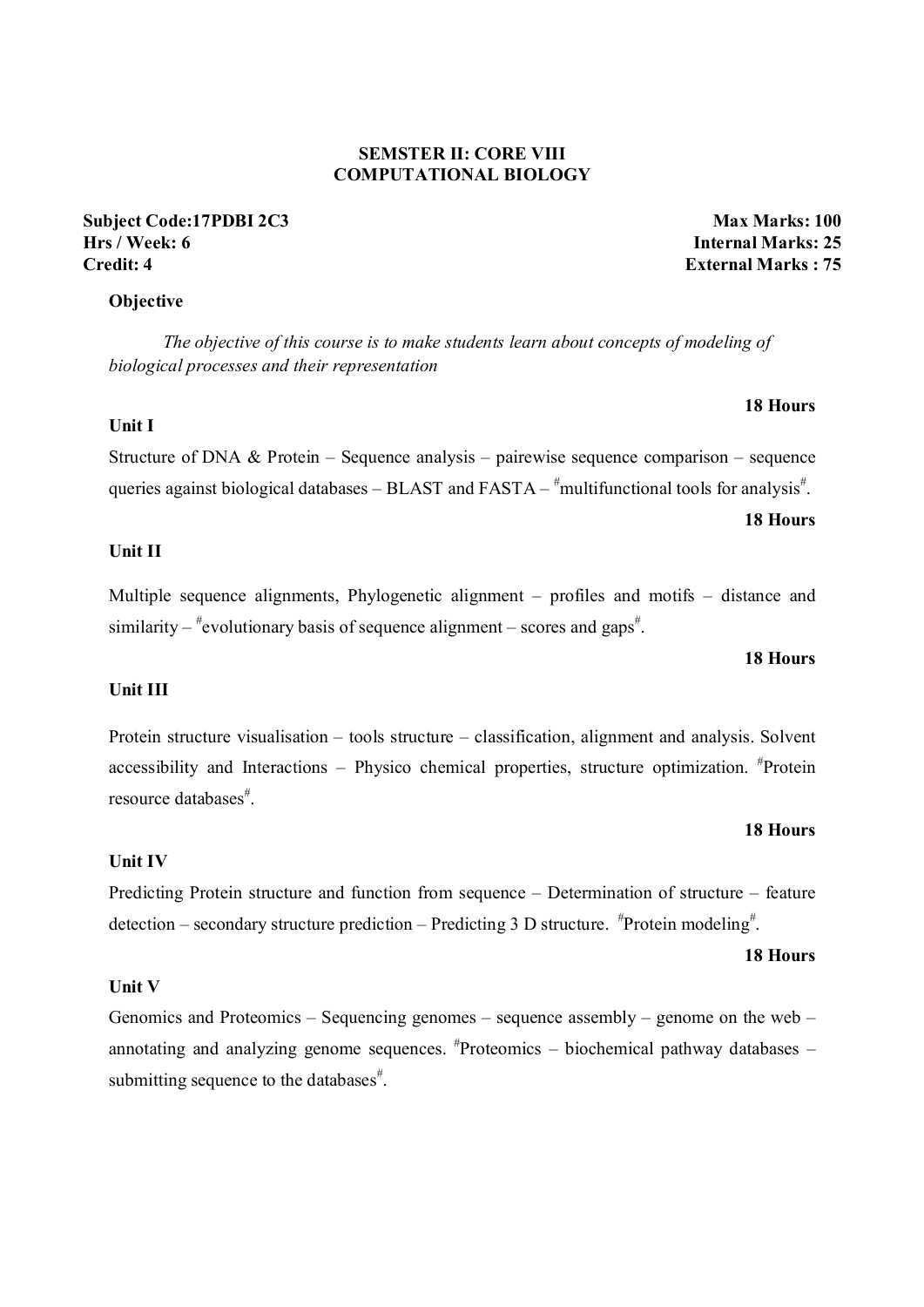### **Text Books:**

1. Baxevanis AD., BFF Ouellette Bioinformatics: A practical guide to the analysis of genes and proteins– Wiley Interscience – New York. 2001

2. Stephen Misener & Stephen A. Krawetz, Bioinformatics: Methods and Protocols Humana Press, New Jersey. 2000.

Unit I Chapters III Sections 3-21.**T.B-1** Unit II Chapters III Sections 20.3-4.21.**T.B-1** Unit III Chapters III Sections 22-55.**T.B-1** Unit IV Chapters V Sections 5.1-5.6.**T.B-2** Unit V Chapters VII Sections 151-166.**T.B-2**

### **Books for Reference:**

1. Des Higgins & Willie Taylor., Bioinformatics: Sequence, structure and databanks ––– Oxford University Press, 2000.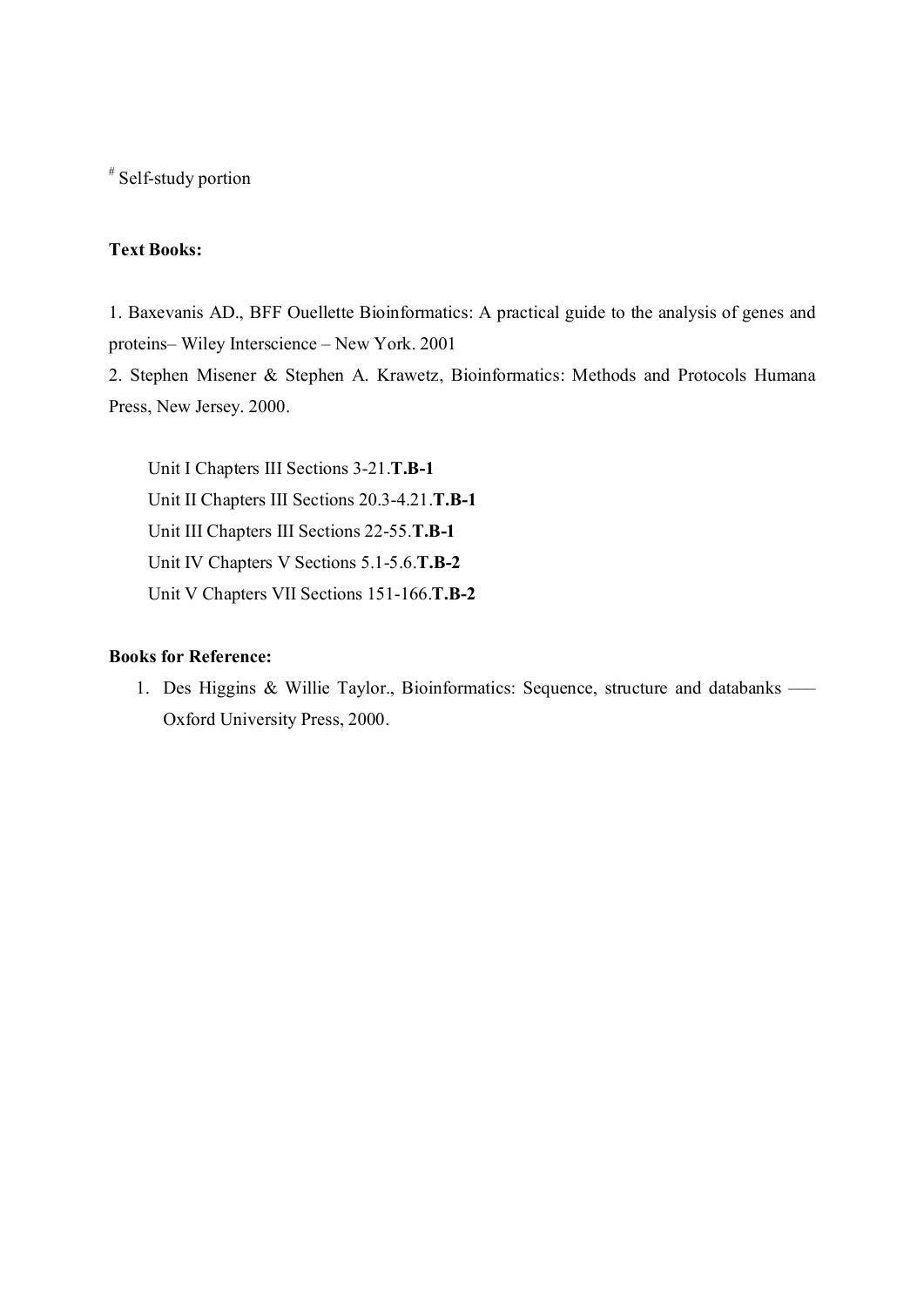#### **SEMSTER II: CORE IX MOLECULAR MODELING AND DRUG DESIGN**

#### **Subject Code:17PDBI 2C4 Max Marks: 100 Hrs / Week: 6 Internal Marks: 25 Credit: 4 External Marks : 75**

#### **Objective**

*It deals with molecular modeling, quantum mechanics, and molecular mechanics. Provide a broad and thorough background in modeling tools and docking programs.* 

#### **18 Hours**

Recent advances in drug design methodologies, bimolecular structure, Structure activity relationship, #Pharmacokinetics, #structure-based drug design#.

#### **18 Hours**

#### **Unit II**

**Unit I** 

Molecular basis of drug action, Pharmacophoric pattern, ADME Properties, quantitative structure activity relationship, "Use of genetic algorithms and principle component analysis in the QSAR equations<sup>#</sup>.

#### **18 Hours**

#### **18 Hours**

#### **18 Hours**

Use of Genomics and Proteomics for understanding diseases at molecular level strategies for target identification and "lead design".

#### **Unit III**

Molecular modeling, quantum mechanical and molecular orbital methods, introduction to semiempirical, molecular mechanics and abintio techniques. Simulation techniques, potential energy surfaces, docking and modeling substrate  $-$  receptor interactions<sup>#</sup>.

Historic development of drug discovery, Modern drug discovery Software tools for modeling

# bio-molecules. <sup>#</sup>Molecular electrostatic potentials, charge analyses. Protein conformations, folding and mutation through modeling<sup>#</sup>.

**Unit IV** 

#### **Unit V**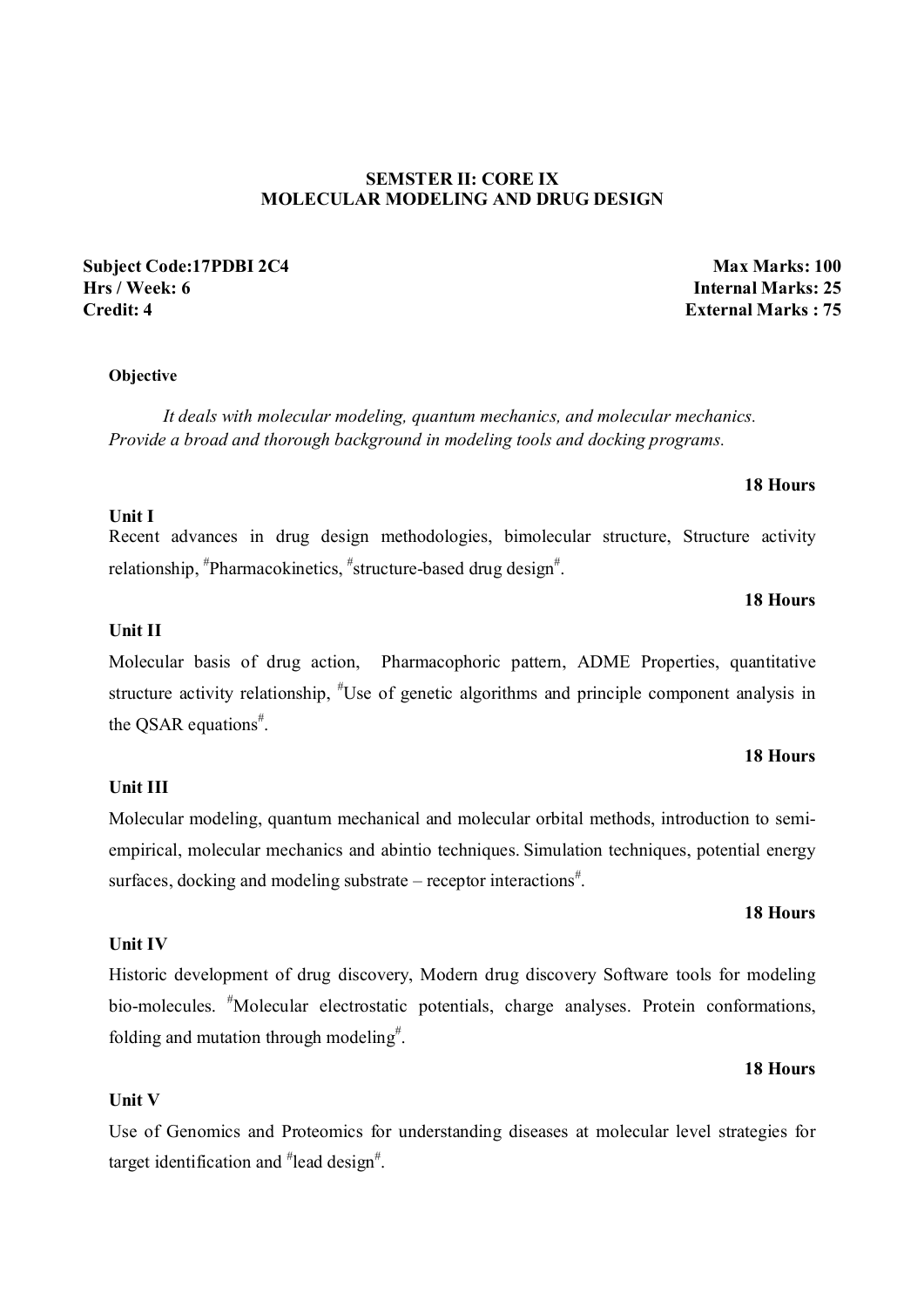### **Text Books:**

- 1. Andrew Leach, Molecular Modelling: Principles and Applications (2<sup>nd</sup>Edition), Addison Wesley Longman, Essex, England, 1996.
- **2.** Alan Hinchliffe, Molecular Modelling for Beginners, John-Wiley, 2003.

Unit I Chapters XI Sections 12.1.**T.B-1**

Unit II Chapters X Sections 10.1-10.9.**T.B-2**

Unit III Chapters VIII Sections 8.1-8.9.**T.B-2**

Unit IV Chapters VII Sections 7.1-79.**T.B.1**

Unit V Chapters I Sections 1.1-1.10.**T.B-1**

#### **Books for Reference:**

1. Cohen N (Ed.), Guide Book on Molecular Modeling in Drug Design, Academic Press, San Diego, 1996.